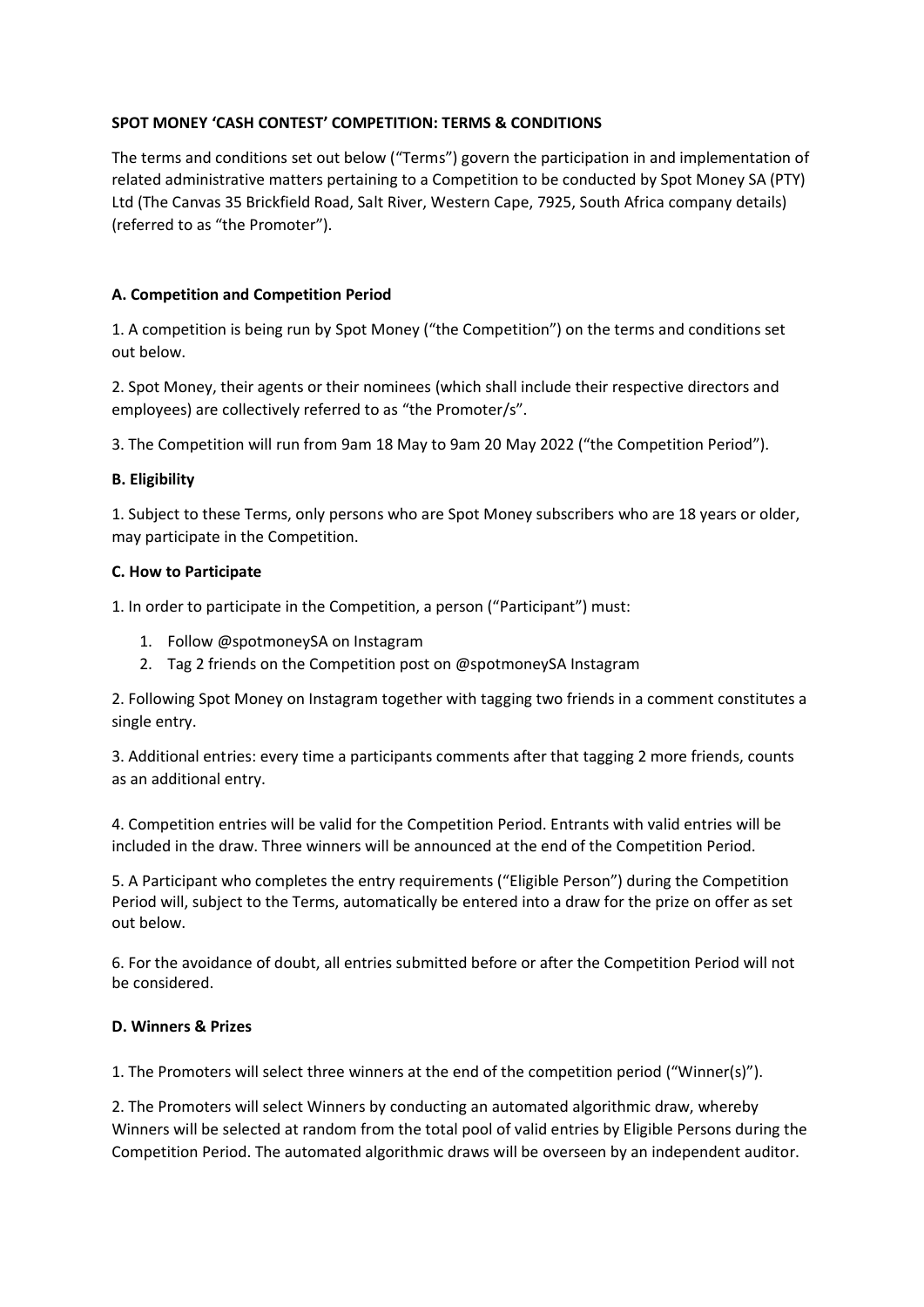3. The prize is a R500 cash deposit for each of the three winning Participants. Eligible Persons will be eligible to win the prize during the Competition Period ("Prize").

4. Winners will be drawn 20 May 2022 and will be announced via Instagram DM and the Spot Money SA Instagram stories.

5. The following additional Terms shall apply to the Prizes:

6.1 All Prizes are given on an "as is" basis and are not transferable, nor exchangeable for credit or kind whether in part or in full.

6.2 All costs, fees and/or expenses incurred or to be incurred by Participants including Winner(s) in relation to entering the Competition, shall be for the Participant's and/or Winner(s)'s account.

6.4 The Winner(s) must abide by the Terms as well as all laws and regulations in place. The Winner(s) must also abide by the terms and conditions of the party(ies) arranging and/or providing the Prizes and the terms and conditions attached to the Prizes, if any. The Promoter will not be responsible or bear the cost of any other incidental costs relating to a Participant's participation in the Competition. Entries must be made within the Competition Period and entries will not be permitted after the end of the Competition Period. Any entries submitted after the end of the Competition Period will not qualify for the draw to win a Prize.

### **E. Indemnities**

1. To the fullest extent permitted by law, there are no, and the Promoter expressly exclude(s) and disclaim(s) any, representations, warranties, or endorsements, expressed or implied, written or oral, including but not limited to, any warranty of quality, merchantability or suitability or fitness for a particular purpose in respect of the Prizes.

2. The Eligible Persons, Participants and/or Winner(s) hereby acknowledge and agree that the Promoter exclude(s) all warranty and/or liability in connection with the Prizes and/or the Competition. Participants shall assume full liability and responsibility in case of any liability, mishap, injury, loss, damage, claim or accident (including personal injury and/or death) resulting from their participation in the Competition, redemption and/or usage of the Prizes. The Promoter shall not be held responsible for any loss, damage or injury (including death) in any manner whatsoever suffered by the Participants as a result of the participation in the Competition and/or the use of the Prizes.

3. Any loss or damage in respect of the Prizes is not due to the fault and/or negligence of the Promoter. The Promoters shall not be liable for or obliged to recognize or replace lost or stolen Prizes where such loss or damage in respect of Prizes is not due to the fault and/or negligence of the Promoters.

4. The Promoter shall not be responsible for any defect or any other loss or damage that may be suffered in connection with any of the Prizes.

#### **F. Miscellaneous**

1. Eligible Persons, Participants and/or Winner(s) who participate in this Competition agree to be bound by these Terms and the decisions of the Promoter.